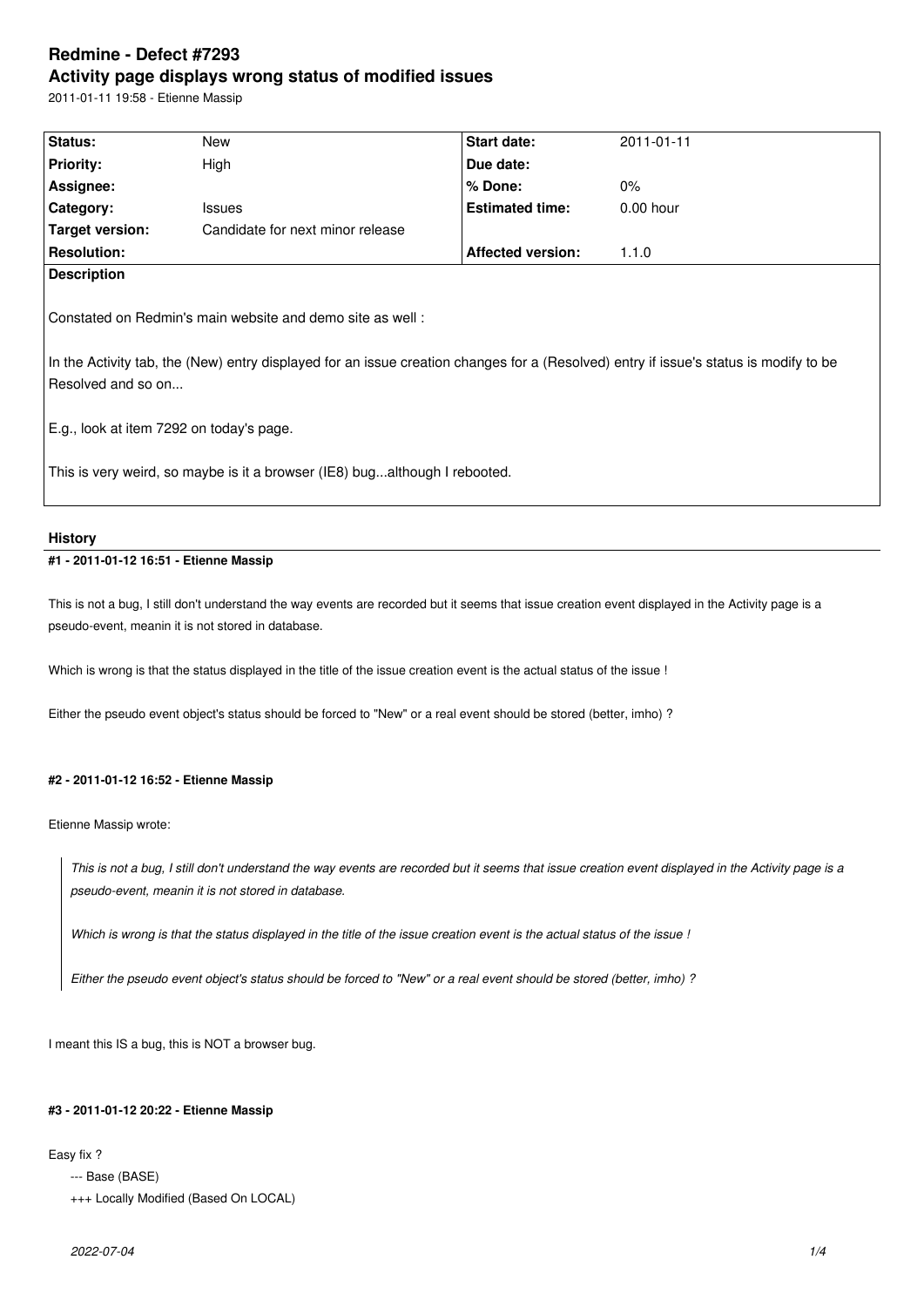@@ -42,7 +42,7 @@

:include => [:project, :journals],

# sort by id so that limited eager loading doesn't break with postgresql

:order\_column => "#{table\_name}.id"

- acts\_as\_event :title => Proc.new {|o| "#{o.tracker.name} ##{o.id} (#{o.status}): #{o.subject}"},

+ acts\_as\_event :title => Proc.new {|o| "#{o.tracker.name} ##{o.id} (#{IssueStatus.default}): #{o.subject}"},

:url => Proc.new  $\{|o|$  {:controller => 'issues', :action => 'show', :id => o.id}},

:type => Proc.new  $\{|o|$  'issue' + (o.closed? ? ' closed' : ") }

#### **#4 - 2011-01-12 22:54 - Etienne Massip**

Etienne Massip wrote:

*Easy fix ? [...]*

Bad fix actually, initial status may be any status.

#### **#5 - 2011-01-13 15:05 - Shujah zeb**

*- Assignee set to Etienne Massip*

*- % Done changed from 0 to 30*

h2. werewrerewrewrerew\*\*\*\*

 $>$ [[erererwe!ererewr!]]erewrer

rtrer-reter-ret-erter+retert\_ertrtret\*rtr\*\_+---retrtrt

### **#6 - 2011-01-13 18:23 - Etienne Massip**

*- File activity\_new\_issue\_event\_status.patch added*

*- Assignee deleted (Etienne Massip)*

*- % Done changed from 30 to 0*

I got a working fix !

See attachment, simply added an initial\_status() method to Issue to get the actual status the Issue was open with.

### **#7 - 2011-02-08 03:29 - Go MAEDA**

*- File 7293-redmine\_org.png added*

I experienced same bug.

It can be also seen on redmine.org's activity page.

7293-redmine\_org.png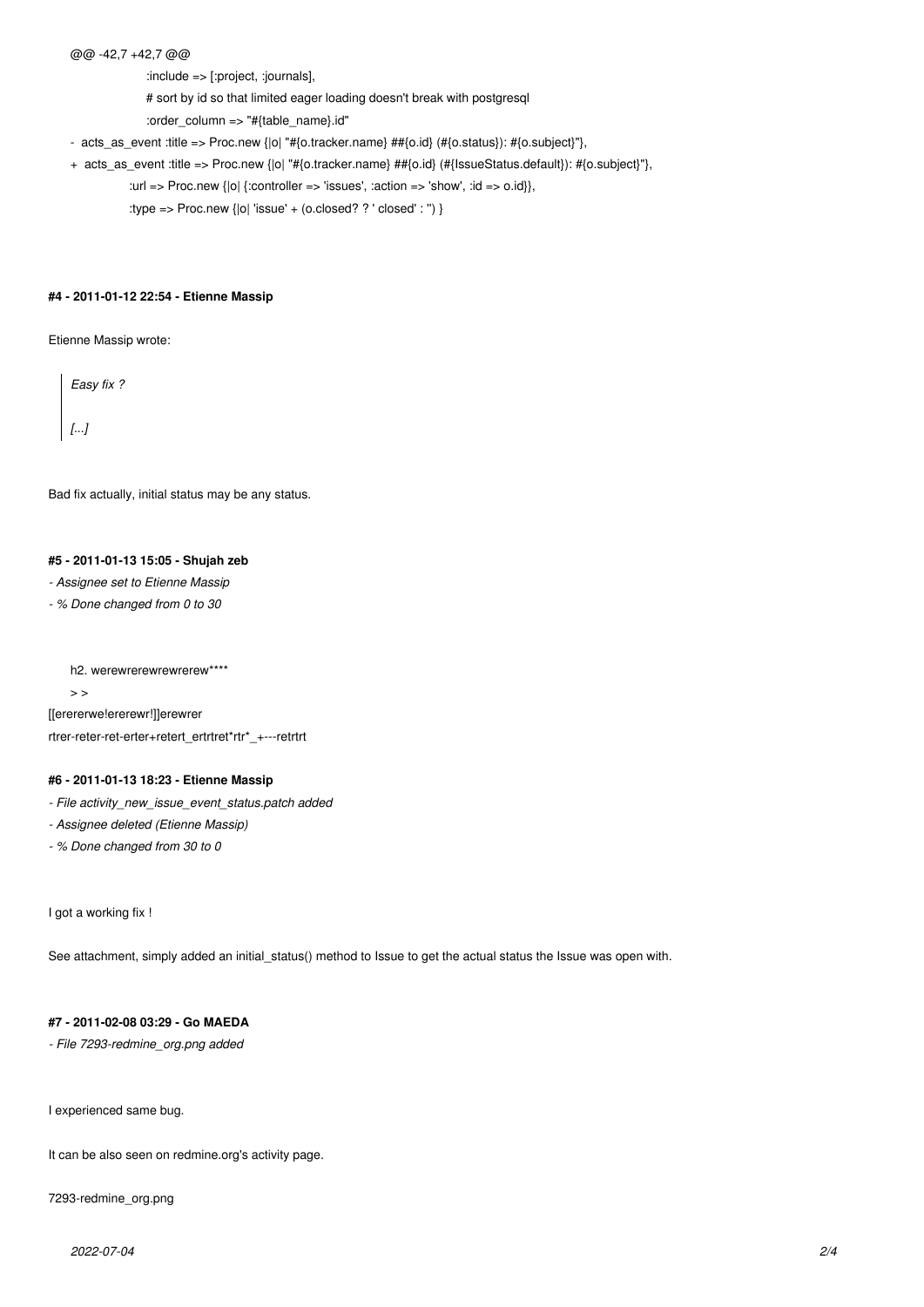# **#8 - 2011-02-08 16:35 - Etienne Massip**

*- File activity\_new\_issue\_event\_status.patch added*

v2, with test and fixtures (not exactly the same implementation, theoretically not as fast but simpler).

#### **#9 - 2011-02-26 17:42 - Etienne Massip**

*- Target version set to Candidate for next minor release*

### **#10 - 2011-02-27 14:51 - Jean-Philippe Lang**

I agree with this issue but I think the patch has an undesirable side-effect as it will show the initial issue status on search results as well.

#### **#11 - 2011-02-27 23:21 - Etienne Massip**

You're right ! I'll post a better patch soon !

#### **#12 - 2011-03-05 14:04 - Etienne Massip**

*- File deleted (activity\_new\_issue\_event\_status.patch)*

#### **#13 - 2011-03-05 14:22 - Etienne Massip**

*- File activity\_new\_issue\_event\_status.patch added*

Ok, v3.

Sorry, but I didn't find a better way than separating the event concept from the searchable one. I don't know if this is some desirable thing or not, though, even if I would tend to say that searchables are not events, please tell me.

Also added options.assert valid keys in acts as searchable and modified the class of the HTML div containing the datetime of the searchable from "author" to "datetime" (none have specific css style).

Tests pass.

#### **#14 - 2011-03-05 14:23 - Etienne Massip**

*- File deleted (activity\_new\_issue\_event\_status.patch)*

### **#15 - 2011-03-05 14:25 - Etienne Massip**

*- File activity\_new\_issue\_event\_status.patch added*

#### **#16 - 2011-03-05 14:28 - Etienne Massip**

*- File deleted (activity\_new\_issue\_event\_status.patch)*

### **#17 - 2011-03-05 14:32 - Etienne Massip**

*- File activity\_new\_issue\_event\_status.patch added*

#### **#18 - 2011-03-30 21:38 - Etienne Massip**

*- File activity\_new\_issue\_event\_status\_v4.patch added*